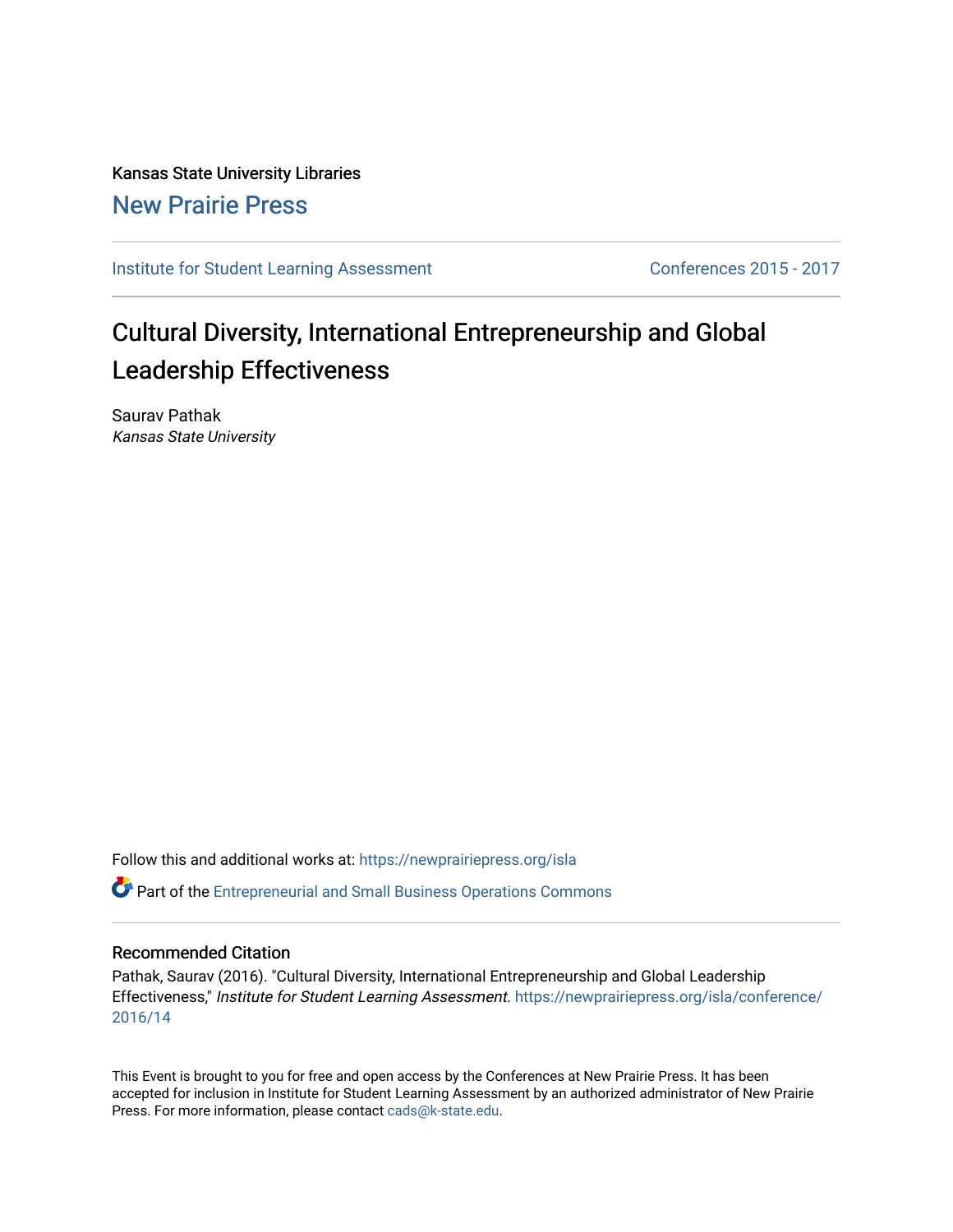#### **Research Objective:**

Diversity can exist in several forms. The current undertaking focuses on cultural diversity. The proposed research aims to examine the links between cultural diversity, exporting or international entrepreneurship and global leadership effectiveness. The research begins with establishing cultural diversity as a resource that entrepreneurs and business leaders alike can benefit from. The research examines nine cultural dimensions – *institutional* individualism vs collectivism, *in-group* collectivism gender egalitarianism, performance orientation, future orientation, humane-orientation, uncertainty avoidance, assertiveness and power distance – as obtained from the Global Leadership and Organizational Behavior Effectiveness (GLOBE) study and subsequently seeks to understand how these cultural dimensions shape individual-level entrepreneurial behaviors. Understanding and acknowledging cultural differences when starting an entrepreneurial venture in a different country (international entrepreneurial ventures) may be the key to the entrepreneur's as well as the venture's success. Certain aspects of doing business that an entrepreneur takes for granted in his/her home country may be culturally unacceptable in a different one. For example, visible in the Exhibit 1 below is a snapshot of institutional collectivism values across 62 countries. The plot clearly shows that the "east" is more collective while the "west" is more individualistic. From that standpoint, it may be inferred that for individuals in the east it may be generally acceptable or even preferred to work in groups as opposed to those in the west who may not prefer working in groups. We ask the research question: how may this cultural difference influence the entrepreneurial behaviors of entrepreneurs motivated to staring up a new venture abroad?

Using the GLOBE study, the research also examines six culturally-endorsed leadership styles (culturally acceptable stereotypes of effective leadership styles) – charismatic, participative, team-oriented, autonomous, humane-oriented and self-protective cultural leadership styles. Individuals become leaders when leadership styles align with the followers' perceptions of acceptable leaders. These perceptions are deeply rooted in cultures and as such vary across cultures. Research findings will establish the fact that certain leadership styles that are culturally acceptable in one culture may not be acceptable in another. This knowledge is particularly important for global business leaders who either lead culturally diverse groups or multi-national companies abroad (MNC). Aligning their leadership styles with the cultural expectations of diverse groups of followers that these business leaders would be leading would be imperative for their leadership effectiveness and eventual success. For example, visible in the Exhibit 2 below is a snapshot of culturally-endorsed charismatic leadership styles across 62 countries. The plot clearly shows that. The plot clearly shows that charismatic leadership styles could be more effective in the "west" than in the "east". We ask the research question: how may the knowledge of culturally (un) acceptable leadership styles improve the effectiveness of global business leaders?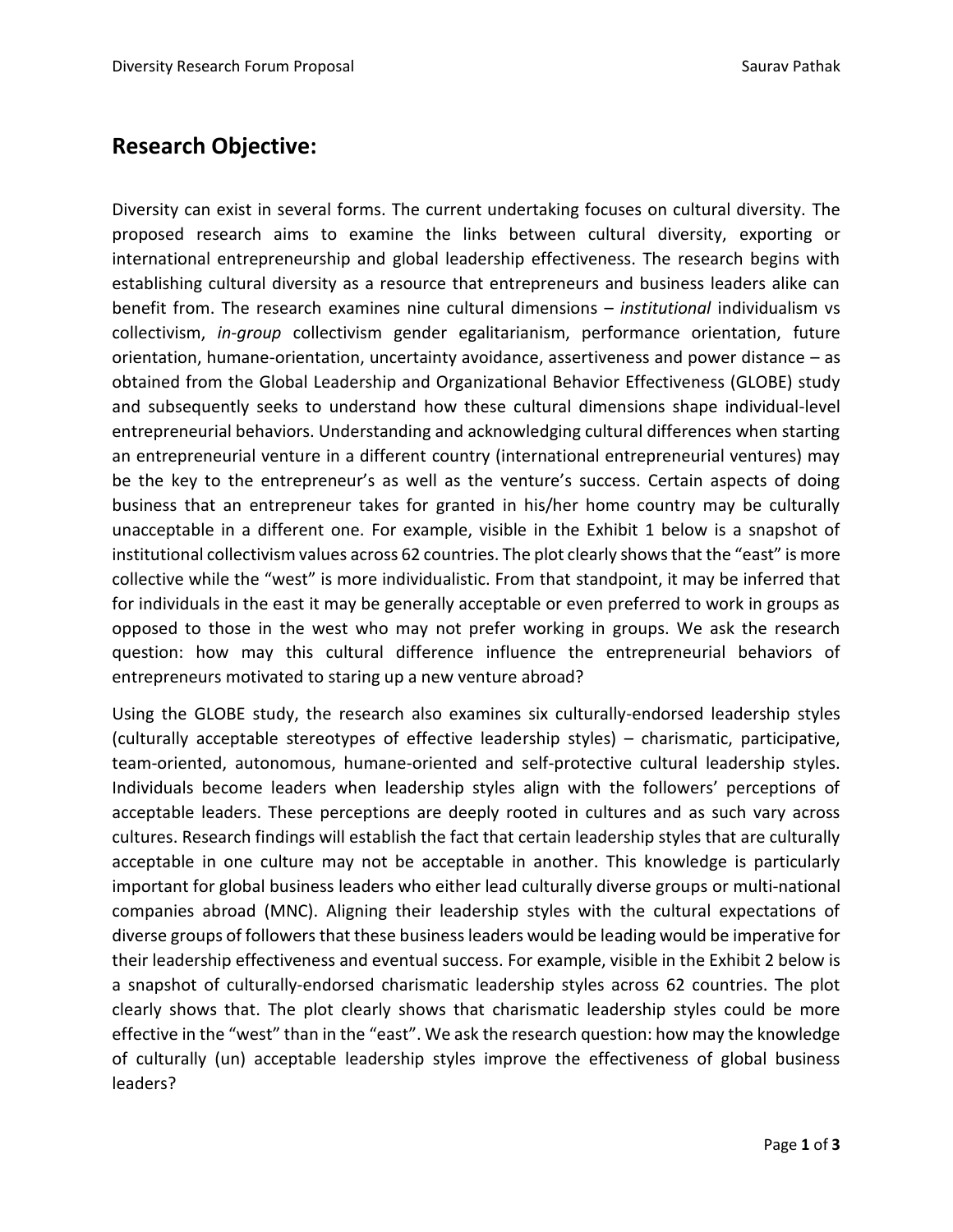## **Research implications**

The proposed research will allow readers to:

- 1. Recognize cultural differences (non) acceptable cultural norms and how that might translate to doing business globally, excel professionally or work-place productivity.
- 2. Recognize the fact that the endorsement of leadership styles differs across cultures such that becoming leaders may entail adapting one's cultural orientations to fit to the orientation of the culturally diverse group they may be leading in their professional careers.
- 3. Become adept at understanding some of the issues that may arise in work place based on inexplicable cultural back grounds and how one might be sensitive, flexible and tolerant to them and what might one do to resolve conflicts.
- 4. Develop skills in cross cultural communications, teamwork and leadership development
- 5. Be able to imbibe personal attributes and traits that would make them more comfortable working in a diverse world.
- 6. Learn (through materials) that *your culture does not entitle you to anything rather enlightens and empowers you to defer your conclusions about other cultures*.